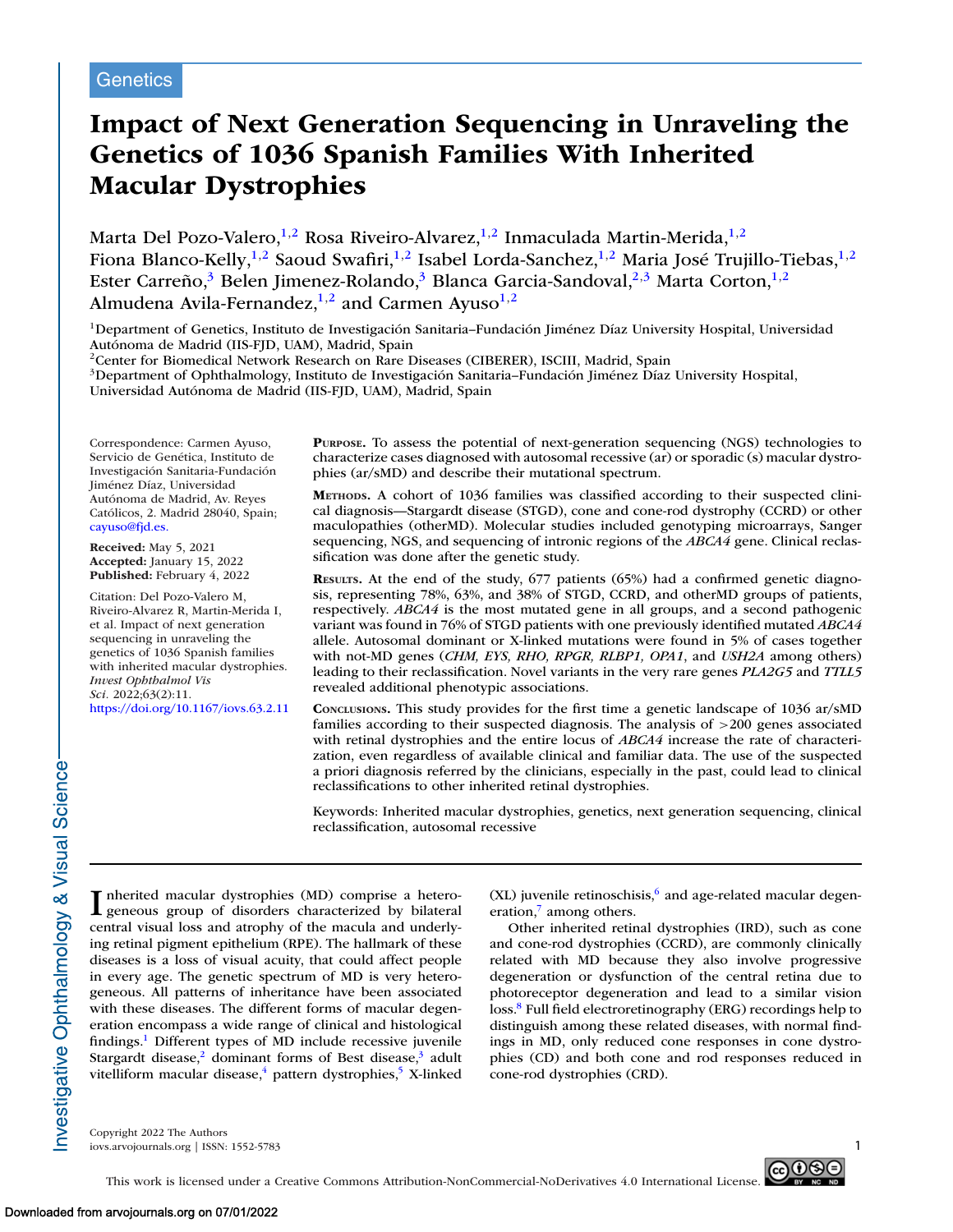Stargardt disease (STGD), the most frequent maculopathy, was described as a neuroepithelial disease affecting cones, RPE, and the underlying choroid.<sup>9</sup> Autosomal recessive Stargardt disease (STGD1; OMIM no. 248200) is caused by biallelic mutations in the *ABCA4* gene[.10](#page-7-0) This gene is also associated to CRD, depending on the severity of the variants found in patients. $11-15$  More than 1200 disease-causing *ABCA4* variants have been described, including missense, nonsense, small indels, copy-number, $\frac{16}{16}$  and, more recently, non-canonical splice site and deep intronic variants that lead to splicing defects. $17-22$  This remarks the importance of sequencing noncoding regions in STGD patients and performing functional assays to unveil the pathogenicity of noncoding variants.

Next-generation sequencing (NGS) technologies allow studying a high number of genes and patients parallelly using exome-targeted approaches or customized gene panels to also include noncoding regions and identifying new candidate genes.<sup>23</sup> In the pre-NGS era, genetic testing of IRD patients was performed using genotyping microarrays or Sanger sequencing, which were time-consuming and had low diagnostic rates due to failure to detect previously unknown mutations or new genes.

In this work we report the findings achieved before and after the implementation of NGS for the study of a large cohort of 1036 autosomal recessive or sporadic MD and CCRD (hereinafter, ar/sMD) families at the Genetic Department of the University Hospital Fundación Jimenez Diaz, an IRD reference laboratory testing the largest number of IRD patients in Spain[.24](#page-7-0) Almost 70% of ar/sMD patients had a molecular diagnosis at the end of this study, and we highlight the most frequent genes and describe mutations in very rare genes that had not been identified previously in the worldwide population.

## **METHODS**

## **Subjects and Samples**

A cohort of 1036 unrelated families with ar/sMD was recruited at the Fundación Jiménez Díaz University Hospital (HUFJD, Madrid, Spain) since 1991 up to October 2020. Our laboratory receives internal and external referrals for patients with suspected IRD from different genetic and ophthalmologic services throughout Spain. DNA samples were collected from the HUFJD Biobank, and all participants or their legal guardians signed an informed consent before being included in this study. This study was performed in accordance with the tenets of the Helsinki Declaration and approved by the Research Ethics Committee of our institution.

# **Clinical Diagnosis and Molecular Characterization**

Patients were included when they were referred to the Genetics Department of HUFJD with the following diagnosis and were classified according to it: (I) STGD cases, patients with a clinical suspicion of STGD or fundus flavimaculatus; (II) CCRD cases, patients with a clinical suspicion of CD or CRD; and (III) otherMD cases, patients referred with a suspicion of macular dystrophy, Best disease, vitelliform macular dystrophy, drusen maculopathy, pattern dystrophy, central areolar choroidal dystrophy, and retinoschisis.

In addition, they were classified according to the available data about the inheritance pattern in: (I) autosomal recessive (ar), when there were two or more affected individuals in the same generation  $(N = 283)$ ,  $(II)$  sporadic cases, in families with a single diagnosed patient reported  $(N = 707)$ , or (III) unknown ( $N = 46$ ), when clinicians did not report family information. Patients referred with an a priori dominant (AD) or XL pattern of inheritance were excluded.

A total of 1036 probands were studied by one or more genetic approaches (Supplementary Table S1). Until 2017, screening of patients with suspicion of ar/sMD was performed most commonly by genotyping microarrays and Sanger sequencing of coding regions of *ABCA4* as first-tier testing approaches[.25–28](#page-7-0) Some unsolved patients were also screened by NGS when they gave their permission and DNA had enough quality, sequencing the genomic *ABCA4* locus<sup>29</sup> and using small NGS-targeted gene panels for up to 82 IRD genes[.30](#page-7-0) A few families were also analyzed by whole exome sequencing  $(WES).$ <sup>31,32</sup>

After the implementation of NGS in our laboratory in 2017, screening of new cases is routinely performed by clinical exome-targeted approaches prioritizing up to 229 IRDassociated genes. $30,33-35$  A few cases were sequenced for the *ABCA4* gene (Asper Biogene, Tartu, Estonia). For most of the studied unsolved cases in which one pathogenic variant was found in *ABCA4*, several approaches were further applied depending on their availability: gene panels covering specific noncoding *ABCA4* variants previously reported,<sup>36</sup> the targeted sequencing of the complete coding or noncoding *ABCA4* regions,<sup>22</sup> or Sanger sequencing of specific *ABCA4* deep intronic variants known to be prevalent in Spanish population (c.4253+43G>A, c.4539+2064C>T, and c.5196+1137G>A)<sup>[35](#page-7-0)</sup> (Supplementary Table S1). In all these analyses, variants were prioritized and their pathogenicity was established following the guidelines of the American College of Medical Genetics and Genomics, $37$  as previously described[.34](#page-7-0)

## **Statistical Analysis**

Different analyses were performed considering: (I) clinical groups (STGD, CCRD and otherMD); (II) genotype status: (a) biallelic *ABCA4* patients; (b) other IRD-associated genes; (c) monoallelic *ABCA4* patients; and (d) unsolved patients; and (III) period of their study: (before and after 2017, when implementing exome sequencing). McNemar test and Bonferroni correction for multiple comparisons were done using R version 4.0.3.

#### **RESULTS**

Until October 2020, a total of 1036 ar/sMD cases had been studied, 744 recruited until 2017, and 292 new cases recruited during 2017–2020 period. Of them, 570, 223, and 243 presented a clinical suspected diagnosis of STGD, CCRD, and otherMD, respectively.

## **Molecular Screening and Diagnostic Yields**

A total of 744 cases were recruited from 1991 until 2017. First approaches as genotyping microarrays or Sanger sequencing were used to study 523 patients. With these technologies, pathogenic mutations were found in 291 patients (56%), most of them in the *ABCA4* gene.

Then, 213 patients were studied by gene panels and 8 patients by WES. In total, 89 patients were characterized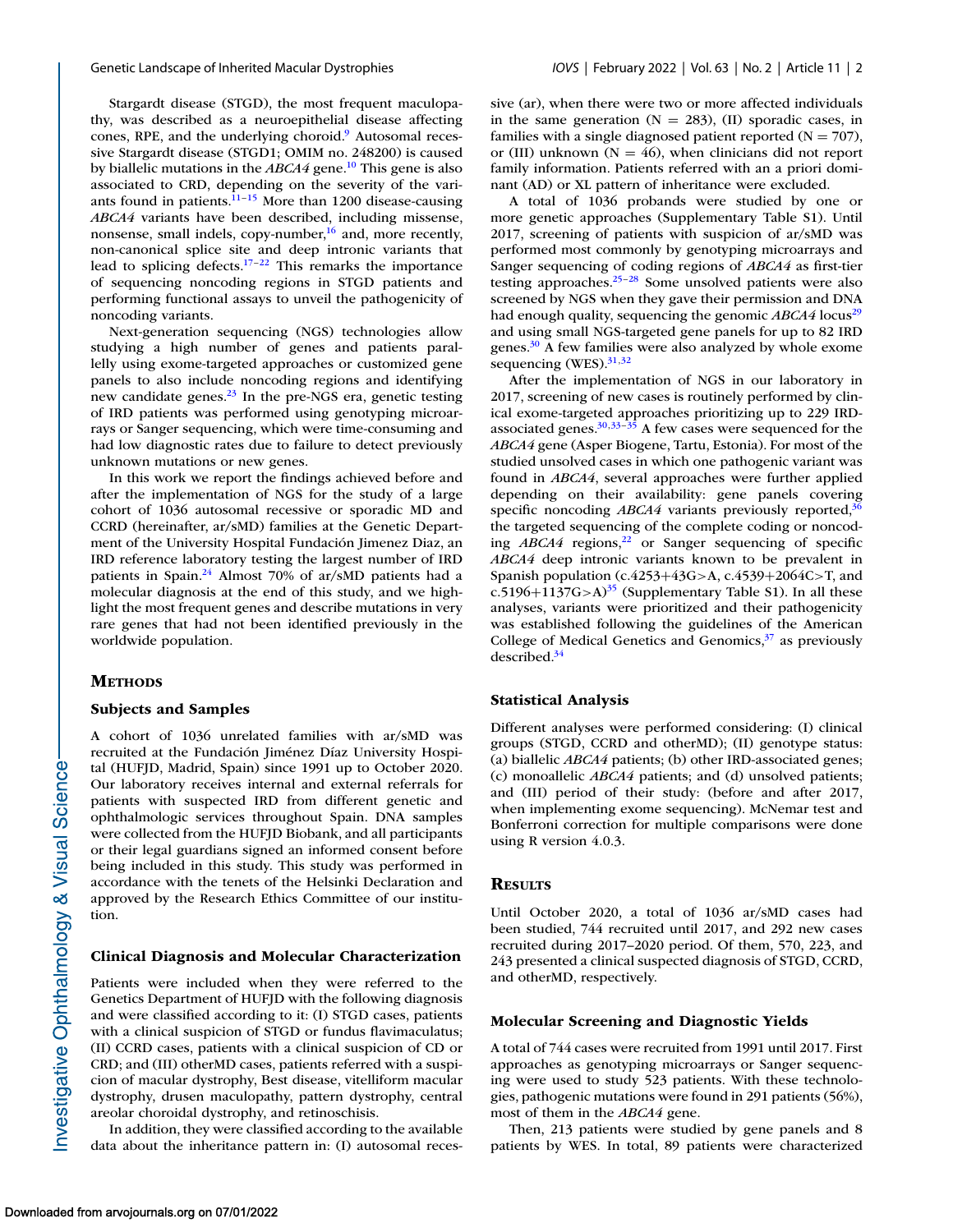<span id="page-2-0"></span>



**FIGURE 1.** Diagnostic yields of patients with Stargardt, cone and cone-rod dystrophies, and other maculopathies regarding their genotype. (**A**) Before exome sequencing and screening of *ABCA4* introns. A total of 744 patients were recruited until January 2017. STGD diagnosis patients presented biallelic mutations in the *ABCA4* gene in 272 of the 454 cases (60%), and only one patient was characterized with mutations in other gene, *PRPH2*. The remaining patients were uncharacterized, with 50 (11%) of them carrying one pathogenic allele in the *ABCA4* gene. This gene also explained one-third (58/183) and 5.7% (6/107) of the characterized CCRD patients and otherMD patients, respectively. Pathogenic variants in other genes were identified in 17% (31/183) and 11% (12/107) of CCRD and otherMD cases, respectively. Finally, 364 patients remained unsolved, including 60 that were monoallelic for *ABCA4*. (**B**) After exome sequencing and screening of *ABCA4* introns. A total of 1036 ar/sMD cases were studied or restudied by the end of this study, October 2020. Three quarters of STGD patients (425/570) were characterized with biallelic *ABCA4* mutations, 3% (19/570) presented a single pathogenic variant in this gene, and 3% (19/570) presented mutations in other IRD genes. The 19% (107/570) of studied patients remained genetically unsolved. Among the CCRD cases, a 38% (85/223) were found to carry mutations in *ABCA4*, and one-quarter (55/223) presented mutations in other IRD genes. In the case of otherMD patients, 14% (35/243) presented biallelic *ABCA4* pathogenic variants, whereas 24% (58/243) carried mutations in other genes. CCRD and otherMD unsolved cases, including monoallelic *ABCA4* patients, were 37% (83/223) and 62% (150/243) respectively. N, total of patients.

(40%), 84 studied by gene panels, and five by WES (Supplementary Table S1).

In summary, of the total of 744 cases studied, 364 patients were unsolved by the beginning of 2017. Figure 1A shows the diagnostic yields by genotype of STGD, CCRD, and otherMD patients in 2017 using these approaches.

During 2017 to 2020, 223 of the 364 unsolved patients were restudied using NGS technologies (Supplementary Table S1) that allowed identification of the molecular cause of the disease in 136 patients (61%): 83 using clinical exome, 30 sequencing the entire *ABCA4* gene, 19 using a gene panel, and four by WES. Remarkably, *ABCA4* pathogenic variants were found in 41 and 14 patients studied by clinical exome or gene panel, respectively, in addition to the 30 screened for the entire gene. Segregation of variants was confirmed in 45% of restudied cases (61/136). In the case of *ABCA4*, variants were confirmed to be in trans in 52% of total *ABCA4* restudied cases (44/85).

The diagnostic yields for these 744 arMD cases was compared before and after the implementation of NGS in the diagnostic routine in our lab for the 3 clinical groups, regarding their genotype [\(Table 1\)](#page-3-0). The increase in the diagnostic yield underlying NGS was statistically significant for the clinical groups STGD and CCRD across (a) (*ABCA4* solved cases) and (b) (solved other genes) genotype groups ( $P < 0.01$ ) for all comparisons). In the case of otherMD group, there was a statistically significant increase in the (b) genotype group (solved other genes) ( $P < 0.001$ ) but not in the case of (a) genotype group (*ABCA4* solved cases). Furthermore, the reduction of unsolved cases (genotype d) showed statistically significant differences for all clinical groups across all genotype groups ( $P < 0.001$  for all comparisons).

A second pathogenic *ABCA4* variant was found in affected individuals for whom a single pathogenic *ABCA4* variant had been previously identified using a complementary technique in  $38/50$  (76%) and  $4/7$  (57%) of STGD and CCRD cases, respectively. By contrast, two of the three cases with otherMD diagnosis and with only one previously discovered mutant *ABCA4* allele presented mutations in a different gene (*BEST1* and *CERKL*). Although for the STGD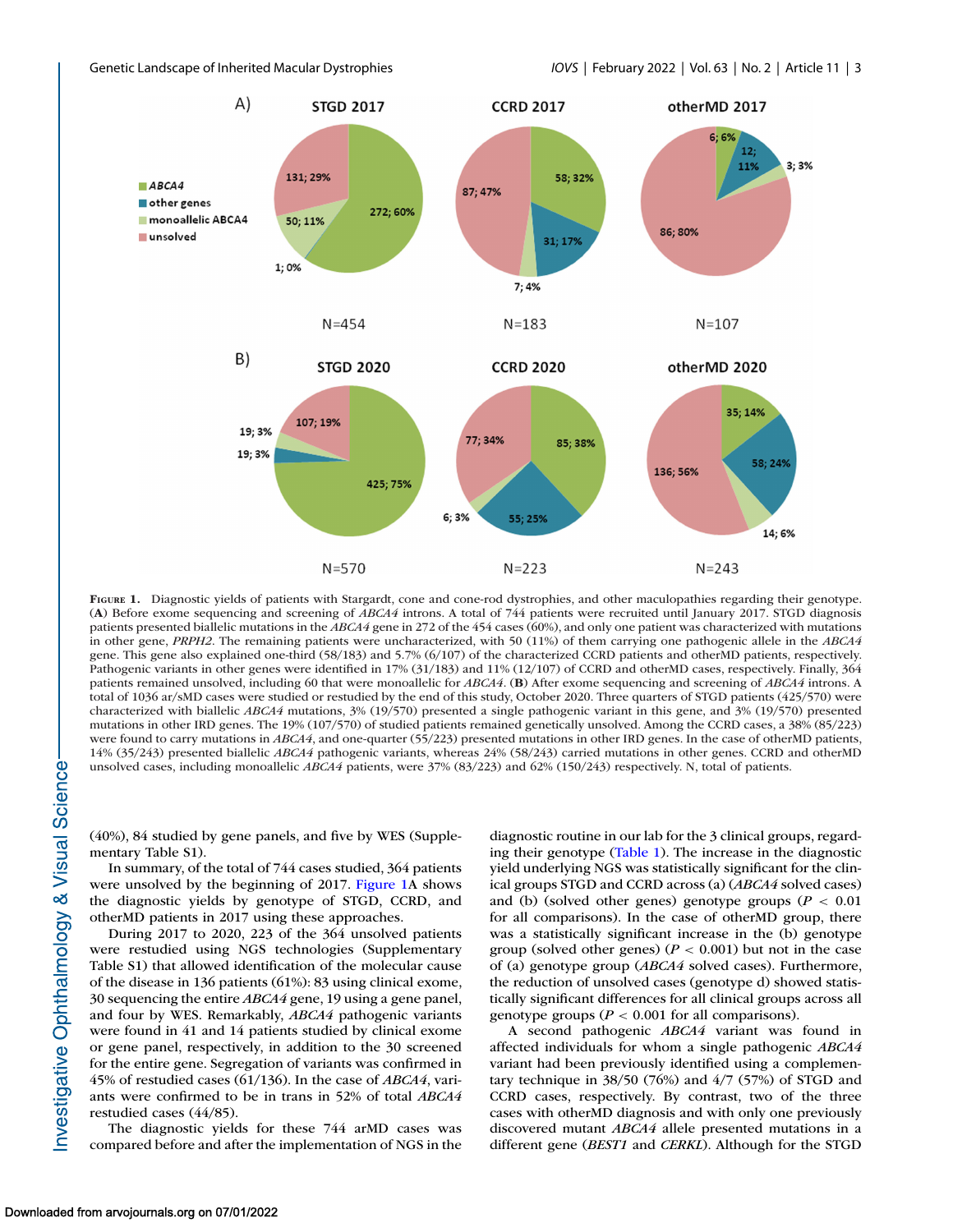<span id="page-3-0"></span>**TABLE 1.** Diagnostic Yield Comparison Among Genotypes of the 744 Inherited Macular Dystrophy Families Recruited Until 2017, After the Restudy of Unsolved Cases

| <b>Period of Genetic Study</b>        | <b>Genotype Groups</b> |                           |                          |                 |  |
|---------------------------------------|------------------------|---------------------------|--------------------------|-----------------|--|
|                                       | Solved ABCA4           | <b>Solved Other Genes</b> | Monoallelic <i>ABCA4</i> | <b>Unsolved</b> |  |
| STGD diagnosis group ( $N = 454$ )    |                        |                           |                          |                 |  |
| Initial technologies                  | 272 (59.9%)            | $1(0.2\%)$                | 50 (11%)                 | 131 (28.9%)     |  |
| Restudy                               | 338 (74.4%)            | $16(3.5\%)$               | $15(3.3\%)$              | 85 (18.7%)      |  |
| P value                               | < 0.001                | < 0.001                   | < 0.001                  | < 0.001         |  |
| CCRD diagnosis group ( $N = 183$ )    |                        |                           |                          |                 |  |
| Initial technologies                  | 58 (31.7%)             | 31 (16.9%)                | $7(3.8\%)$               | 87 (47.5%)      |  |
| Restudy                               | 73 (39.9%)             | 43(23.5%)                 | $3(1.6\%)$               | 64 (35%)        |  |
| P value                               | < 0.001                | 0.002                     | <b>NS</b>                | < 0.001         |  |
| OtherMD diagnosis group ( $N = 107$ ) |                        |                           |                          |                 |  |
| Initial technologies                  | $6(5.6\%)$             | 12 (11.2%)                | $3(2.8\%)$               | $86(80.4\%)$    |  |
| Restudy                               | $10(9.3\%)$            | 36 (33.6%)                | $3(2.8\%)$               | 58 (54.2%)      |  |
| $P$ value                             | NS.                    | ${<}0.001$                | <b>NS</b>                | < 0.001         |  |

NS, nonsignificant.

group the reduction of monoallelic *ABCA4* cases was statistically significative (*P* < 0.001), this was not the case for the CCRD and otherMD groups.

# **Current Genetic Landscape of ar/sMD**

From 2017 until the end of this study, 292 new cases were recruited and studied with a first approach of clinical exome (89%; 259/292) or by sequencing coding regions of the *ABCA4* gene (33/292) (Supplementary Table S1). Solved patients were 134 and 18, respectively, resulting in a diagnostic yield of 52% (152/292). Segregation studies have been performed in 35% of them (54/152).

Twenty-seven of the new cases unsolved by clinical exome were further studied sequencing the entire *ABCA4* gene due to the clinical suspicion of the patient or the presence of one pathogenic allele in this gene, identifying



**FIGURE 2.** Genetic landscape in characterized patients referred with Stargardt, cone and cone-rod dystrophies, and other maculopathies. *ABCA4* gene was the most mutated gene in the three groups of patients, followed by *PRPH2* in STGD patients; *PROM1*, *CERKL* and *CNGB3* in CCRD patients; and *BEST1* and *CRB1* in otherMD patients.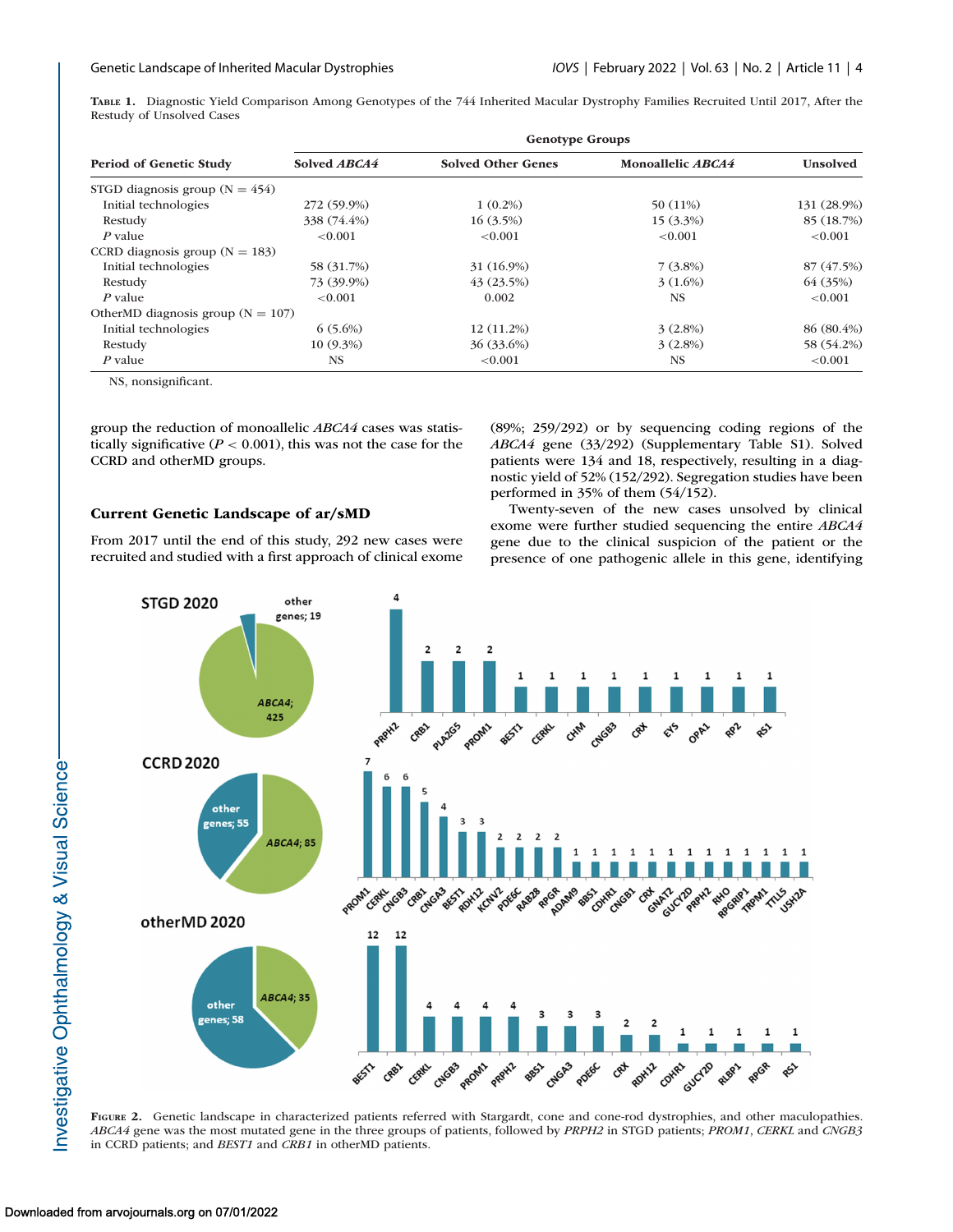**TABLE 2.** Diagnostic Yield Comparison Among Genotypes and Clinical Groups at the End of the Study

| End of the Study (Oct. 2020) | <b>Genotype Groups</b> |                           |                   |                 |  |
|------------------------------|------------------------|---------------------------|-------------------|-----------------|--|
|                              | Solved ABCA4           | <b>Solved Other Genes</b> | Monoallelic ABCA4 | <b>Unsolved</b> |  |
| STGD vs. CCRD groups         |                        |                           |                   |                 |  |
| $STGD(N = 570)$              | 425(74.6%)             | $19(3.3\%)$               | $19(3.3\%)$       | 107(18.8%)      |  |
| CCRD $(N = 223)$             | 85 (38.1%)             | 55 (24.7%)                | 6(2.7%)           | 77 (34.5%)      |  |
| P value                      | < 0.001                | < 0.001                   | NS.               | < 0.001         |  |
| STGD vs. OtherMD groups      |                        |                           |                   |                 |  |
| $STGD(N = 570)$              | 425(74.6%)             | $19(3.3\%)$               | $19(3.3\%)$       | 107(18.8%)      |  |
| OtherMD $(N = 243)$          | $35(14.4\%)$           | 58 (23.8%)                | $14(5.8\%)$       | 136 (56%)       |  |
| $P$ value                    | < 0.001                | < 0.001                   | NS.               | < 0.001         |  |
| CCRD vs. OtherMD groups      |                        |                           |                   |                 |  |
| CCRD $(N = 223)$             | 85 (38.1%)             | 55 (24.7%)                | 6(2.7%)           | 77 (34.5%)      |  |
| OtherMD $(N = 243)$          | 35 (14.4%)             | 58 (23.8%)                | 14 (5.8%)         | 136 (56%)       |  |
| $P$ value                    | < 0.001                | <b>NS</b>                 | <b>NS</b>         | < 0.001         |  |

NS, nonsignificant.

a second pathogenic allele in 9 of them (Supplementary Table S1) and confirming that both variants were in trans in the four patients in which the segregation analysis was performed (44%). Adding these 27 cases to the restudied cases recruited until 2017 described above, the total characterization rate of restudied cases was 58% (145/250) instead of 61% (136/223). The characterization yield obtained in both restudied and new cases groups according to their clinical diagnosis is summarized in Supplementary Figure S1.

To sum up, a total of 1036 ar/sMD cases were studied by the end of this study, October 2020. Of them, 677 (65%) were genetically characterized [\(Fig. 1B](#page-2-0)), in which 343 different pathogenic variants (Supplementary Table S2) were identified, 38 (11%) of them are novel.

The genetic landscape of STGD, CCRD and otherMD cases at the end of the study, together with the genes mutated in each group, are shown in [Figure 1B](#page-2-0) and [Figure 2.](#page-3-0) Of the unsolved patients, 50% (53/107), 55% (46/83), and 21% (31/150) of STGD, CCRD and otherMD, respectively, could not be analyzed by NGS.

The diagnostic yields for the 1036 ar/sMD cases were compared for each clinical and genotype groups (Table 2). The diagnostic yield for *ABCA4* solved and unsolved cases showed statistically significant differences between STGD versus CCRD, STGD versus otherMD, and CCRD versus otherMD ( $P < 0.001$ ). The increase in the diagnostic yield of patients solved with other genes was statistically significant when comparing CCRD and otherMD groups with the STGD group ( $P < 0.001$ ). The diagnostic yield of monoallelic *ABCA4* patients did not show statistically significant differences when comparing between the clinical groups of diagnosis, with a similar rate ranging from 3% to 6%. Around 65% (26/39) of monoallelic *ABCA4* patients were unsuccessfully screened for noncoding variants.

## **Genetic and Clinical Reclassification**

A total of 677 families were genetically characterized after the molecular study. As expected, 95% of them carried recessive variants (647/677). Other pathogenic variants associated with an AD or XL inheritance patterns were found in 23 (4%) and seven (1%) families, respectively, both with an a priori ar inheritance pattern, sporadic, or without familiar data (Supplementary Table S2). In four AD-reclassified cases it was confirmed that one of the parents was actually affected. In three XL-reclassified cases, other unreported male relatives were also affected in the family. Segregation analysis was performed in eight cases, identifying incomplete penetrance in two families with reported unaffected relatives carrying previously reported *CRX* and *PRPH2* pathogenic variants, respectively.

Regarding clinical reclassification, some mutations were in genes typically associated with diseases other than those that the respective patients had (Supplementary Table S2). In STGD group, although most of the patients carried biallelic *ABCA4* variants, some patients presented pathogenic variants in genes causing STGD-like phenotypes (*PRPH2* and *PLA2G5*) and other types of IRDs or eye diseases: CD (*CNGB3*), CRD or RP (*CERKL, CRB1, CRX, EYS, PROM1* and *RP2*), Best disease (*BEST1*), choroideremia (*CHM*), optic atrophy (*OPA1*), and retinoschisis (*RS1*).

Within the CCRD group of patients, 11 patients presented variants in RP genes as *CERKL, CNGB1, RHO, RPGR* and *USH2A*, three patients were reclassified to Bestrophinopathy (*BEST1*), three to LCA (*CRB1* and *RPGRIP1*) because of their early age at onset, and one patient presented congenital stationary night blindness with pathogenic variants in *TRPM1*. This last patient was diagnosed with retinal dystrophy at age one year.

Finally, in the group of otherMD patients we found 35 patients with *ABCA4* variants that were classified to STGD1 or CRD, eight patients classified to CD (*CNGB3, GUCYD2* and *PDE6C*), 36 patients with CRD (*BBS1, CDHR1, CNGA3, CRB1, CRX, PROM1, PRPH2, RDH12*) or RP (*CERKL*, *RLBP1* and *RPGR*), 12 patients with *BEST1* mutations, one with LCA (*CRB1*), and one with retinoschisis (*RS1*).

## **Novel Findings in Rare Genes**

Two unrelated patients of our cohort referred as STGD diagnosis were homozygous for the *PLA2G5* gene variant c.309C>A; p.(Cys103\*) (rs571294470). Patient MD-1458 was diagnosed at four years of age and presented a best corrected visual acuity (BCVA) (decimal) of 0.5 in both eyes at that age. The fundus images revealed a discrete dotlike flecks in the peripheral fundus and within arcades without foveal involvement, and optic coherence tomography (OCT) showed RPE alterations in the macular area. Patient MD-0403 presented symptoms of visual acuity loss at age five years, and she was diagnosed at 46 years of age with fundus flavimaculatus. Her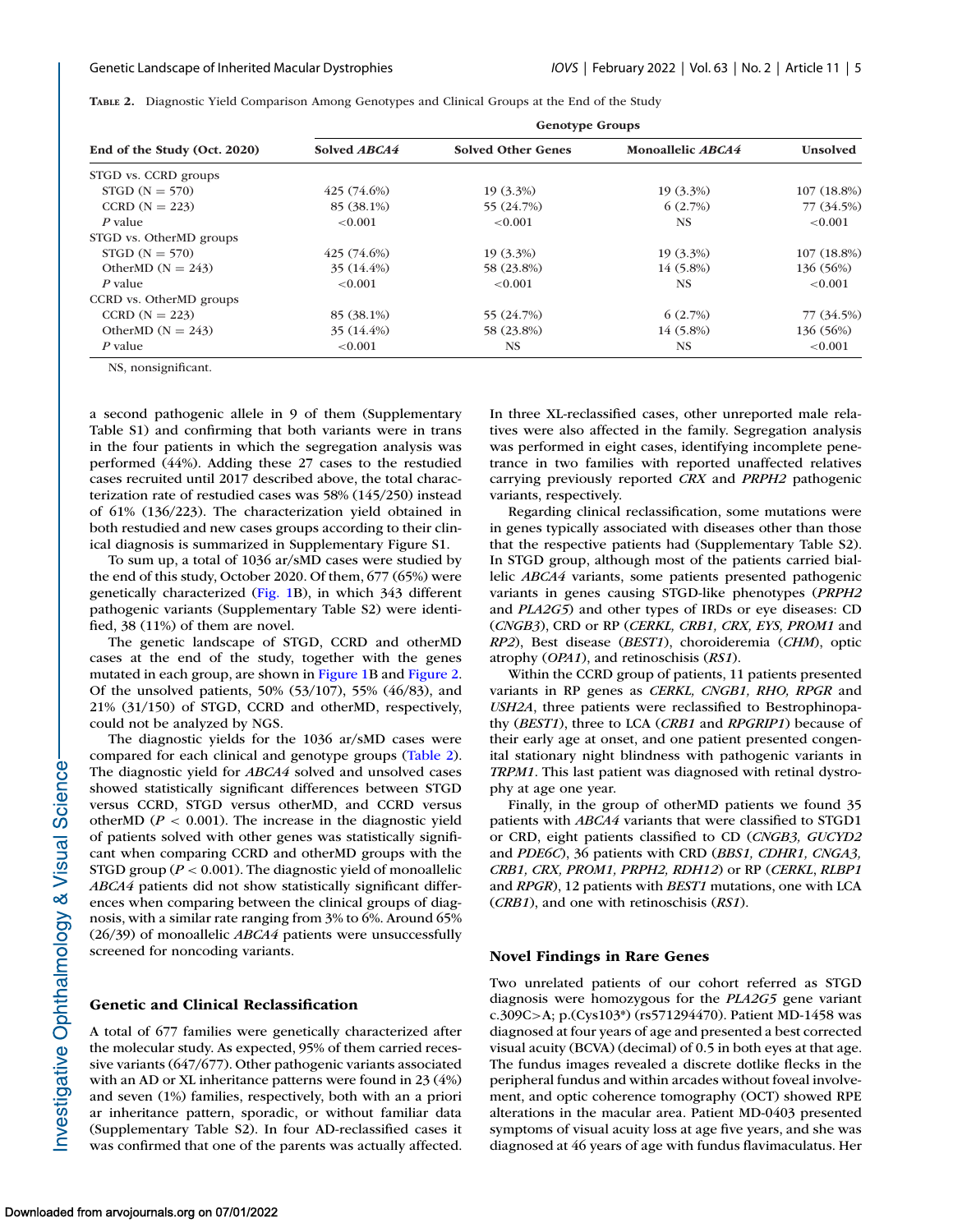

**FIGURE 3.** Ophthalmological images of patients MD-1458 and MD-0403 with the novel variant p.(Cys103\*) in homozygosis in the *PLA2G5* gene. (**A** and **F**) Fundus images of both patients revealed flecklike lesions perifoveally within arcades with foveal sparing (similar in both eyes, only left eye shown). (**B**) Infrared reflectance image showed hyporeflective lesions perifoveally within arcades in both eyes (left eye shown) that correspond with hypopigmented lesions in the color picture in MD-1458. (**C**) Autofluorescence showed hyperautofluorescent scatter lesions that correspond with the hypopigmented lesions of the color picture. (**D**) Color fundus photograph of the right eye showing nasal periphery disclosing scatter yellowish dots outside the arcades. (**E**) OCT images showed RPE alterations (*up,* right eye; *down,* left eye). (**G**) Ultra-widefield fundus autofluorescence revealed hyperautofluorescent scatter lesions that correspond with the hypopigmented lesions of the color picture in both eyes (left eye shown). (H) OCT images showed RPE alterations in the macula (*up,* right eye; *down,* left eye).

last ophthalmological examination, at age 60 years, revealed a BCVA (decimal) of 0.9 in both eyes, fundus and autofluorescence images showing macular and RPE atrophy with foveal-sparing, fine dotlike flecks in periphery and macula, and ERG with both scotopic a-waves and photopic b-waves slightly reduced in amplitude at age 55 years. Figure 3 shows ophthalmological findings of the two patients with the *PLA2G5* variant.

A family with two siblings who were diagnosed with a CD phenotype initially in 2005 were found by WES to have compound heterozygous, novel stop variants in *TTLL5* previously associated to CD and  $CRD<sup>38</sup>$  (NM\_015072.4): c.211C>T; p.(Arg71\*) (rs1439202144), and c.2029C>T; p.(Arg677\*)(rs138370992). The ophthalmological examination of the proband at age 49 years showed a fundus appearance of a bull's-eye maculopathy with a hyperautofluorescent ring in macular area BCVA (decimal) of 0.6 in both eyes, dyschromatopsia, and cone-reduced responses in ERG.

## **DISCUSSION**

In this work, we report the genetic diagnosis of 1036 ar/sMD families studied for 30 years. The genetic testing options for studying patients with IRD are numerous and have progressed over time.<sup>39</sup> First approaches used in our laboratory—genotyping microarrays and Sanger sequencing—before NGS allowed characterizing half of studied patients, most of them carrying *ABCA4* pathogenic coding variants.

In recent years, NGS technologies have had a substantial impact in the molecular diagnosis of IRD patients.<sup>23</sup> Here, the use of customized NGS-based panels covering >70 genes

solved nearly 40% of ar/sMD cases, whereas their use for other IRD families of our cohort showed variable mutation rates of 27% and 57% in autosomal dominant and recessive cases, respectively. $40,41$  The restudy of unsolved cases by the implementation of clinical exome sequencing >200 IRD genes or noncoding regions of *ABCA4* have allowed characterizing the 58% of the restudied cases. When clinical exome was used as the first-tier approach in the new cases, the characterization rate decreased to 52%. Other authors using NGS custom gene panels of >300 IRD-associated genes and noncoding regions reported a diagnosis yield of 85%.<sup>42</sup> The differences in the characterization rate found between the restudied cases and the new cases can be explained by several reasons. First, both cohorts have been recruited in different periods of time and do not have the same number of patients in each clinical group. Although most of the restudied patients have a STGD diagnosis (52%), new cases included more otherMD diagnosis (46%) than STGD diagnosis (40%). As we have seen in this study, in this otherMD clinical group, there is the highest rate of unsolved cases. We suggest that in this miscellaneous group where most of the patients are referred with "macular dystrophy," there may be nonhereditary cases. Second, additional regions studied by WES or the entire *ABCA4* gene have been screened in restudied cases, representing the 2% and 32% of the total of characterized restudied cases, respectively. In 20 of these patients (8% of total restudied cases), we found pathogenic variants in genes not included in the clinical exome—*TTLL5* case—or deep intronic variants in the *ABCA4* gene. However, the remaining patients characterized after the restudy should have been solved if they had been sequenced by clinical exome as first approach. For all these reasons, the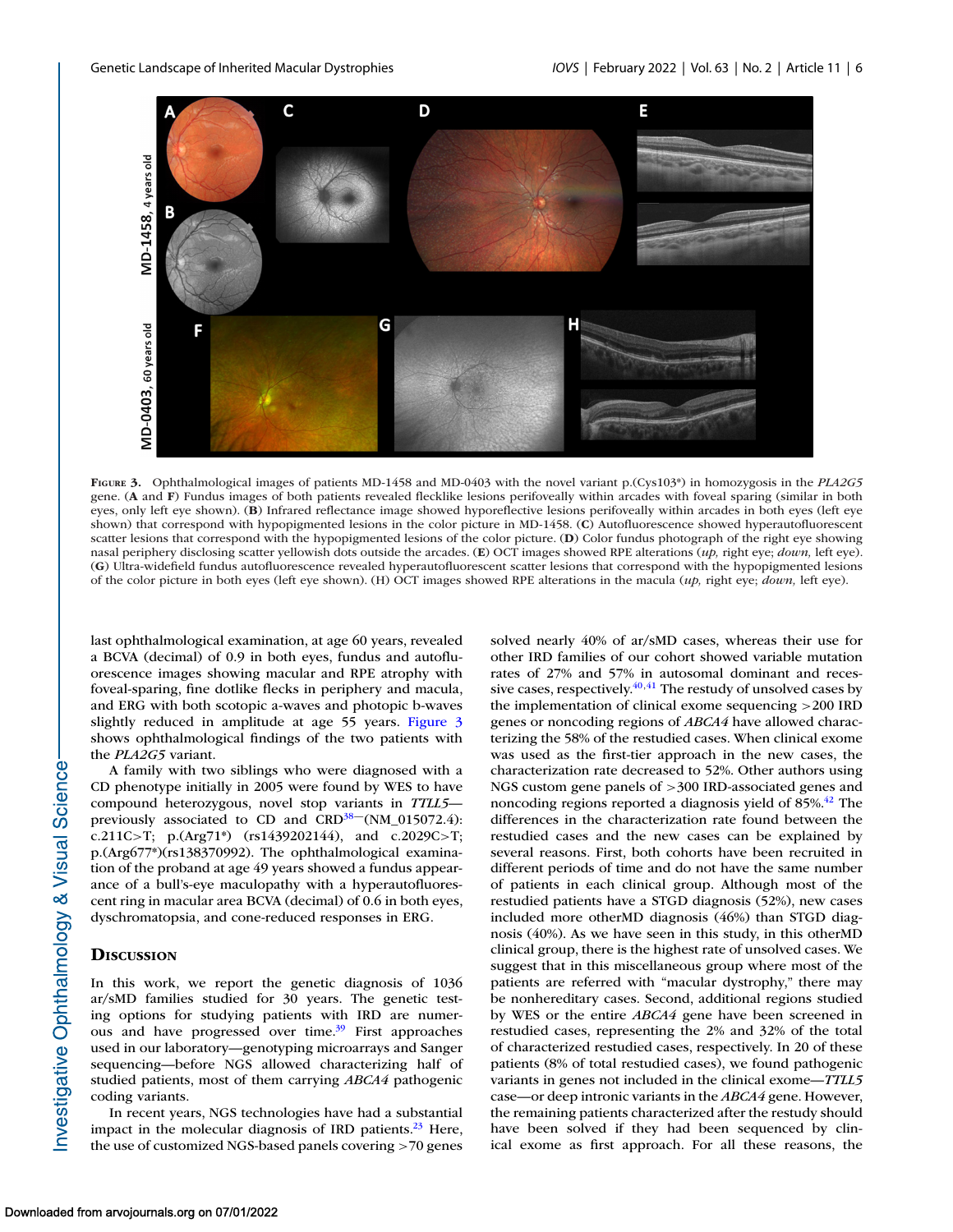characterization rate obtained in this study is specific for each cohort and cannot be compared.

Three-quarters of patients referred with STGD diagnosis were biallelic for the *ABCA4* gene, which is expected because Stargardt disease is due to mutations in this gene (STGD1)[.16](#page-7-0) The *ABCA4* gene was also the most frequent gene mutated in CCRD and otherMD groups, representing 38% and 14% of the total of studied patients, respectively.

It is well known that there are missing alleles in the *ABCA4* gene in unsolved patients with one pathogenic allele[.16](#page-7-0) The fact that the monoallelic cases for the *ABCA4* gene were only significantly reduced in the group of STGD diagnosis supports the necessity of sequencing the complete *ABCA4* gene in those cases with a clear diagnosis of Stargardt disease to find a second pathogenic variant. In most cases, when all 50 coding exons have been already screened, this is likely located in deep-intronic regions $^{22}$  or regulatory regions.<sup>21</sup> At the end of our study, the frequency of monoallelic *ABCA4* patients found in all groups of clinical diagnosis is between 3% to 6%. Pathogenic noncoding variants still could not be discarded in 54% of the total of monoallelic *ABCA4* patients in which the complete sequencing of the *ABCA4* locus has not been performed, including nine STGD patients, six of whom were unsuccessfully screened for the prevalent Spanish intronic variants. However, it is important to remark that only 1.6% of the mutated alleles in the *ABCA4* gene are deep intronic pathogenic variants, as we described before. $35$  Nevertheless, our hypothesis is that most of these patients, specially CCRD and otherMD patients, could be merely carriers of a variant in the most frequent IRD mutated gene,<sup>43</sup> as is also supported by previous studies reflecting a carrier rate of 6% for *ABCA4* in Spanish population.<sup>28</sup>

Other genes different from *ABCA4* known to cause other MD or IRD were identified in the group of suspected STGD cases. Mutations in *PRPH2* have been associated with STGDlike phenotypes, $16$  but with an AD-inheritance pattern. This fact could be explained by the limited clinical information from relatives together with the reported incomplete penetrance and variable expressivity in this gene.<sup>44</sup> Other genes associated to specific IRD-phenotypes with clinical features other than STGD were found in patients in whom no clinical information apart from their referred STGD diagnosis was available. Mutations in IRD-genes causing phenotypes different from STGD have also been reported when studying a priori STGD cases[.45](#page-8-0) Genes associated to RP, LCA, optic atrophy, retinoschisis and Best disease were found in the groups of CCRD and otherMD. This reflects that the clinical entity can be accurately defined when sequencing a large number of IRD-associated genes, as has been addressed before[.42](#page-8-0) The ideal scenario in those cases would be to collect ophthalmological information after the genetic study to provide a complete clinical reclassification. Moreover, in unsolved cases with a specific diagnosis, as the case of STGD patients, additional clinical examinations might reveal initial misdiagnosis, when both imaging technologies and the knowledge on retinal diseases was not as advanced as currently.

Remarkably, we identified a homozygous novel variant in the gene *PLA2G5* in two unrelated probands with STGD-like phenotype. This gene was first associated with benign fleck retina, $46$  a condition that was added to the classification of the fleck disorders described by Krill and Folk, $47$  and where patients have no functional defect. $48$  Sergouniotis et al.  $46$ identified seven patients with yellow-white retinal lesions and no visual deficits carrying *PLA2G5* mutations. No other patients have been reported to date to our knowledge, with our two patients being the eighth and ninth cases with mutations in this very rare gene. Our patients presented a fleck retina disorder involving the macula and different from the benign condition because they are symptomatic and have a mild functional dysfunction of vision. This may suggest that *PLA2G5* gene could also been involved in retinal degeneration with functional disturbances on vision. The novel variant identified in the last exon of this gene leads to the truncation of the protein group V phospholipase  $A_2$  (PLA2G5) at amino acid 103, located before the aspartic acid amino acid at 111 position that is responsible for catalytic activity of the protein.<sup>49</sup>

The high-throughput genetic analysis by NGS could be successful, although the family history was ambiguous or the clinical manifestation was atypical. $^{42}$  On the one hand, most of the patients included in this work were sporadic cases in which apparently the proband had not affected relatives, and, in few cases, there is no available information of the family members. As expected, 95% of these cases were confirmed to have an autosomal recessive pattern of inheritance after the identification of the mutated gene, and in 52% of them it was confirmed that each mutated allele was received from one progenitor. However, when variants in AD- or XL-associated genes were identified, as in the remaining 5% of patients, having clinical information of relatives and segregation studies are important to give accurate genetic counseling.

Finally, only 35% of the total ar/sMD patients were genetically unsolved; however, NGS screening has not been yet performed in a quarter. An extended analysis of noncoding and regulatory regions together with functional assays, and the identification of new genes causing IRD would be needed to characterize unsolved cases. Also, structural variants affecting genomic domains may be involved. $50$ 

This study provides a genetic landscape of 1036 ar/sMD families, giving a mutational spectrum of the genes involved in STGD, CCRD, and otherMD groups of patients according to their suspected diagnosis. We demonstrate the increase of the characterization diagnostic yield after the implementation of the exome sequencing even when no clinical and familiar data are available. Also, a new phenotypic association with a visual defect is described for the rare gene *PLA2G5*.

## *Acknowledgments*

The authors thank Ignacio Mahillo Fernandez for statistical analysis, and Laura Cortazar and Alvaro Fernandez-Vega for ophthalmological pictures.

Supported by the Instituto de Salud Carlos III (ISCIII) of the Spanish Ministry of Health (FIS; PI16/00425 and PI19/00321), Centro de Investigación Biomédica en Red Enfermedades Raras (CIBERER, 06/07/0036), IIS-FJD BioBank PT13/0010/0012), Comunidad de Madrid (CAM, RAREGenomics Project, B2017/BMD-3721), European Regional Development Fund (FEDER), the Organización Nacional de Ciegos Españoles (ONCE), Fundación Ramón Areces, Fundación Conchita Rábago and the University Chair UAM-IISFJD of Genomic Medicine. M.C. is supported by the Miguel Servet Program (CPII17/00006) from ISCIII.

Disclosure: **M. Del Pozo-Valero,** None; **R. Riveiro-Alvarez,** None; **I. Martin-Merida,** None; **F. Blanco-Kelly,** None; **S. Swafiri,** None; **I. Lorda-Sanchez,** None; **M.J. Trujillo-Tiebas,**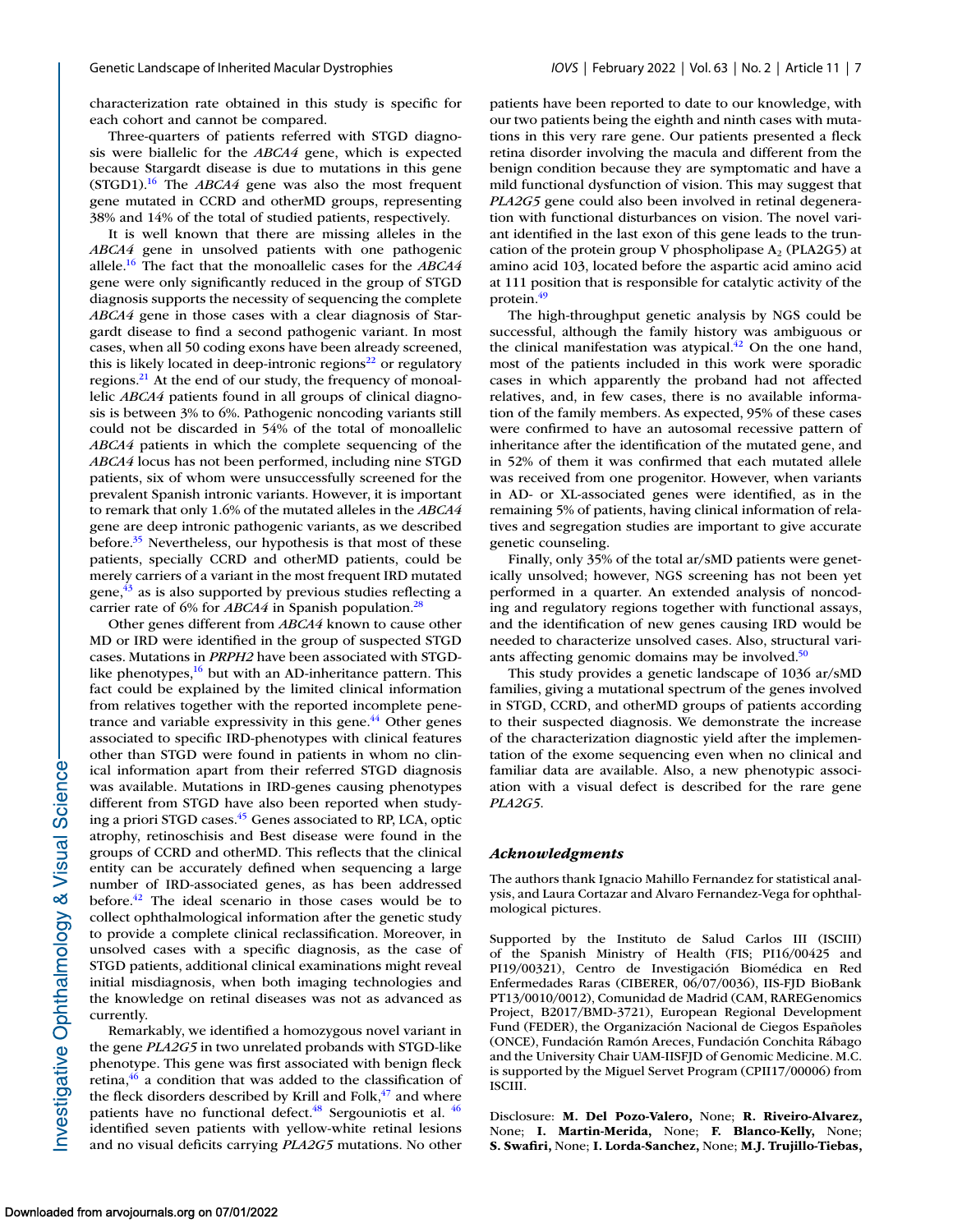<span id="page-7-0"></span>None; **E. Carreño,** None; **B. Jimenez-Rolando,** None; **B. Garcia-Sandoval,** None; **M. Corton,** None; **A. Avila-Fernandez,** None; **C. Ayuso,** None

## *References*

- 1. Michaelides M. The genetics of inherited macular dystrophies. *J Med Genet*. 2003;40:641–650.
- 2. Tanna P, Strauss RW, Fujinami K, Michaelides M. Stargardt disease: Clinical features, molecular genetics, animal models and therapeutic options. *Br J Ophthalmol*. 2017;101:25–30.
- 3. Krämer F, White K, Pauleikhoff D, et al. Mutations in the VMD2 gene are associated with juvenile-onset vitelliform macular dystrophy (Best disease) and adult vitelliform macular dystrophy but not age-related macular degeneration. *Eur J Hum Genet*. 2000;8:286–292.
- 4. Burgess R, Millar ID, Leroy BP, et al. Biallelic mutation of BEST1 causes a distinct retinopathy in humans. *Am J Hum Genet*. 2008;82:19–31.
- 5. Rahman N, Georgiou M, Khan KN, Michaelides M. Macular dystrophies: Clinical and imaging features, molecular genetics and therapeutic options. *Br J Ophthalmol*. 2020;104:451– 460.
- 6. Forsius H, Vainio-Mattila B, Eriksson A. X-linked hereditary retinoschisis. *Br J Ophthalmol*. 1962;46:678–681.
- 7. Saksens NTM, Fleckenstein M, Schmitz-Valckenberg S, et al. Macular dystrophies mimicking age-related macular degeneration. *Prog Retin Eye Res*. 2014;39:23–57.
- 8. Birtel J, Eisenberger T, Gliem M, et al. Clinical and genetic characteristics of 251 consecutive patients with macular and cone/cone-rod dystrophy. *Sci Rep*. 2018;8(1):4824.
- 9. Stargardt K. Über familiäre, progressive Degeneration in der Maculagegend des Auges. *Albr von Graefes Arch für Ophthalmol*. 1909;71:534–550.
- 10. Allikmets R, Singh N, Sun H, et al. A photoreceptor cell-specific ATP-binding transporter gene (ABCR) is mutated in recessive Stargardt macular dystrophy. *Nat Genet*. 1997;15:236–246.
- 11. Cremers FPMM, Van De Pol DJRR, Van Driel M, et al. Autosomal recessive retinitis pigmentosa and cone-rod dystrophy caused by splice site mutations in the Stargardt's disease gene ABCR. *Hum Mol Genet*. 1998;7:355–362.
- 12. Bertelsen M, Zernant J, Larsen M, et al. Generalized choriocapillaris dystrophy, a distinct phenotype in the spectrum of ABCA4-associated retinopathies. *Invest Ophthalmol Vis Sci*. 2014;55:2766–2776.
- 13. Verbakel SK, van Huet RAC, Boon CJF, et al. Non-syndromic retinitis pigmentosa. *Prog Retin Eye Res*. 2018;66:157–186.
- 14. Tanaka K, Lee W, Zernant J, et al. The rapid-onset chorioretinopathy phenotype of ABCA4 disease. *Ophthalmology*. 2018;125:89–99.
- 15. Martínez-Mir A, Paloma E, Allikmets R, et al. Retinitis pigmentosa caused by a homozygous mutation in the Stargardt disease gene ABCR. *Nat Genet*. 1998;18:11–12.
- 16. Cremers FPM, Lee W, Collin RWJ, Allikmets R. Clinical spectrum, genetic complexity and therapeutic approaches for retinal disease caused by ABCA4 mutations. *Prog Retin Eye Res*. 2020;79:100861.
- 17. Khan M, Cornelis SS, Khan MI, et al. Cost-effective molecular inversion probe-based *ABCA4* sequencing reveals deep-intronic variants in Stargardt disease. *Hum Mutat*. 2019;40:1749–1759.
- 18. Fadaie Z, Khan M, Del Pozo-Valero M, et al. Identification of splice defects due to noncanonical splice site or deepintronic variants in ABCA4. *Hum Mutat*. 2019;40:2365–2376.
- 19. Sangermano R, Khan M, Cornelis SS, et al. ABCA4 midigenes reveal the full splice spectrum of all reported noncanon-

ical splice site variants in Stargardt disease. *Genome Res*. 2018;28:100–110.

- 20. Sangermano R, Garanto A, Khan M, et al. Deep-intronic ABCA4 variants explain missing heritability in Stargardt disease and allow correction of splice defects by antisense oligonucleotides. *Genet Med*. 2019;21:1751–1760.
- 21. Bauwens M, Garanto A, Sangermano R, et al. ABCA4 associated disease as a model for missing heritability in autosomal recessive disorders: novel noncoding splice, cisregulatory, structural, and recurrent hypomorphic variants. *Genet Med*. 2019;21:1761–1771.
- 22. Khan M, Cornelis SS, Pozo-Valero M Del, et al. Resolving the dark matter of ABCA4 for 1054 Stargardt disease probands through integrated genomics and transcriptomics. *Genet Med*. 2020;22:1235–1246.
- 23. Broadgate S, Yu J, Downes SM, Halford S. Unravelling the genetics of inherited retinal dystrophies: Past, present and future. *Prog Retin Eye Res*. 2017;59:53–96.
- 24. Perea-Romero I, Gordo G, Iancu IF, et al. Genetic landscape of 6089 inherited retinal dystrophies affected cases in Spain and their therapeutic and extended epidemiological implications. *Sci Rep*. 2021;11(1):1526.
- 25. Aguirre-Lamban J, González-Aguilera JJ, Riveiro-Alvarez R, et al. Further associations between mutations and polymorphisms in the ABCA4 gene: Clinical implication of allelic variants and their role as protector/risk factors. *Invest Ophthalmol Vis Sci*. 2011;52:6206– 6212.
- 26. Aguirre-Lamban J, Riveiro-Alvarez R, Maia-Lopes S, et al. Molecular analysis of the ABCA4 gene for reliable detection of allelic variations in Spanish patients: Identification of 21 novel variants. *Br J Ophthalmol*. 2009;93:614–21.
- 27. Riveiro-Alvarez R, Aguirre-Lamban J, Angel Lopez-Martinez M, et al. Frequency of ABCA4 mutations in 278 Spanish controls: An insight into the prevalence of autosomal recessive Stargardt disease. *Br J Ophthalmol*. 2009;93:614–621.
- 28. Riveiro-Alvarez R, Lopez-Martinez MA, Zernant J, et al. Outcome of ABCA4 disease-associated alleles in autosomal recessive retinal dystrophies: Retrospective analysis in 420 Spanish families. *Ophthalmology*. 2013;120:2332–2337.
- 29. Zernant J, ngel. Xie YA, Ayuso C, et al. Analysis of the ABCA4 genomic locus in Stargardt disease. *Hum Mol Genet*. 2014;23:6797–6806.
- 30. Martin-Merida I, Avila-Fernandez A, Del Pozo-Valero M, et al. Genomic landscape of sporadic retinitis pigmentosa. *Ophthalmology*. 2019;126:1181–1188.
- 31. Corton M, Nishiguchi KM, Avila-Fernández A, et al. Exome sequencing of index patients with retinal dystrophies as a tool for molecular diagnosis. *PLoS One*. 2013;8(6):e65574.
- 32. Riveiro-Álvarez R, Xie Y, López-Martínez MÁ, et al. New mutations in the RAB28 gene in 2 Spanish families with cone-rod dystrophy. *JAMA Ophthalmol*. 2015;133:133–139.
- 33. Martin-Merida I, Aguilera-Garcia D, Fernandez-San Jose P, et al. Toward the mutational landscape of autosomal dominant retinitis pigmentosa: A comprehensive analysis of 258 Spanish families. *Invest Ophthalmol Vis Sci*. 2018;59:2345– 2354.
- 34. Del Pozo-Valero M, Martin-Merida I, Jimenez-Rolando B, et al. Expanded phenotypic spectrum of retinopathies associated with autosomal recessive and dominant mutations in PROM1. *Am J Ophthalmol*. 2019;207:204–214.
- 35. Del Pozo-Valero M, Riveiro-Alvarez R, Blanco-Kelly F, et al. Genotype-phenotype correlations in a Spanish cohort of 506 families with bi-allelic ABCA4 pathogenic variants. *Am J Ophthalmol*. 2020;219:195–204.
- 36. Braun TA, Mullins RF, Wagner AH, et al. Non-exomic and synonymous variants in ABCA4 are an important cause of Stargardt disease. *Hum Mol Genet*. 2013;22:5136–5145.